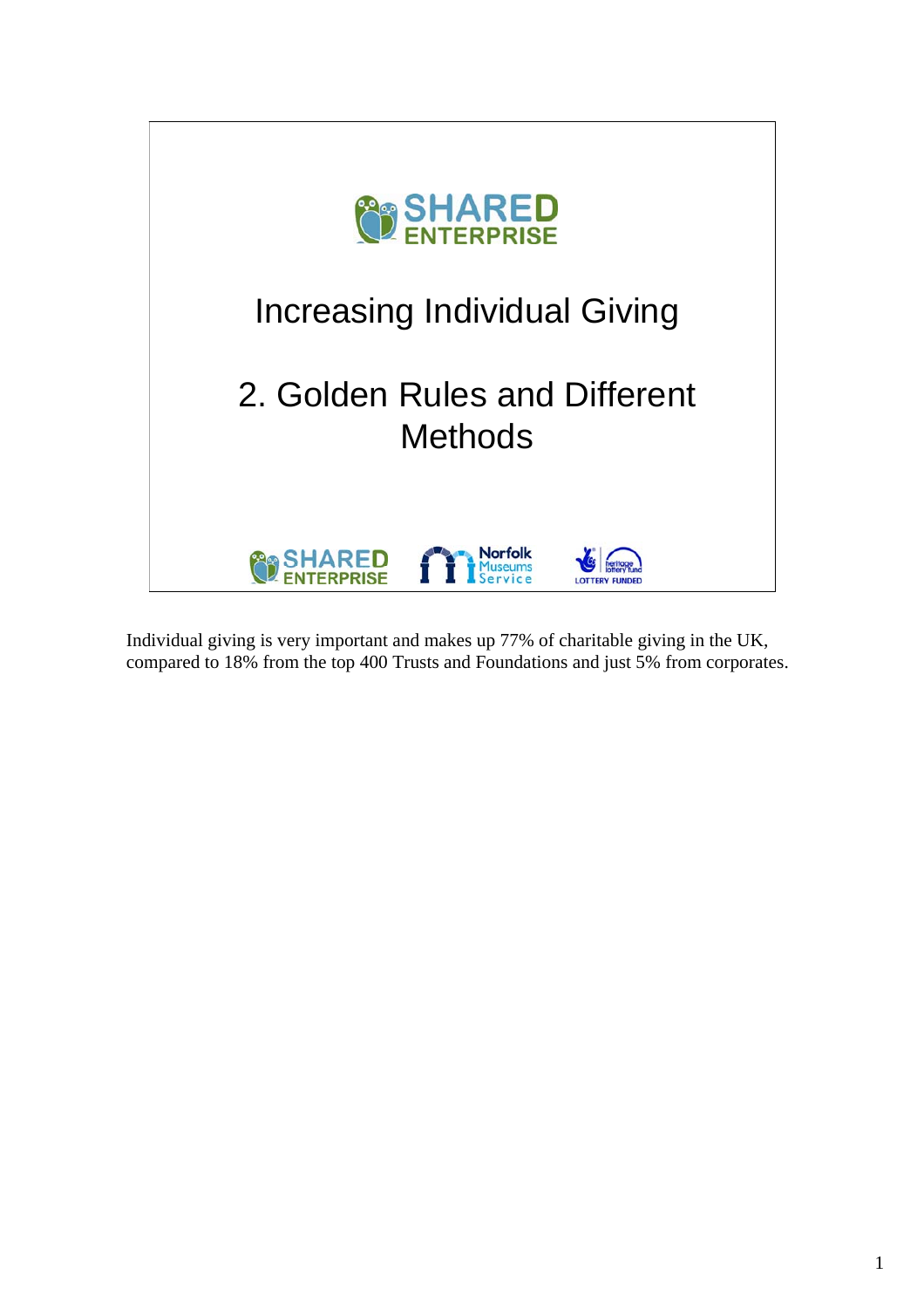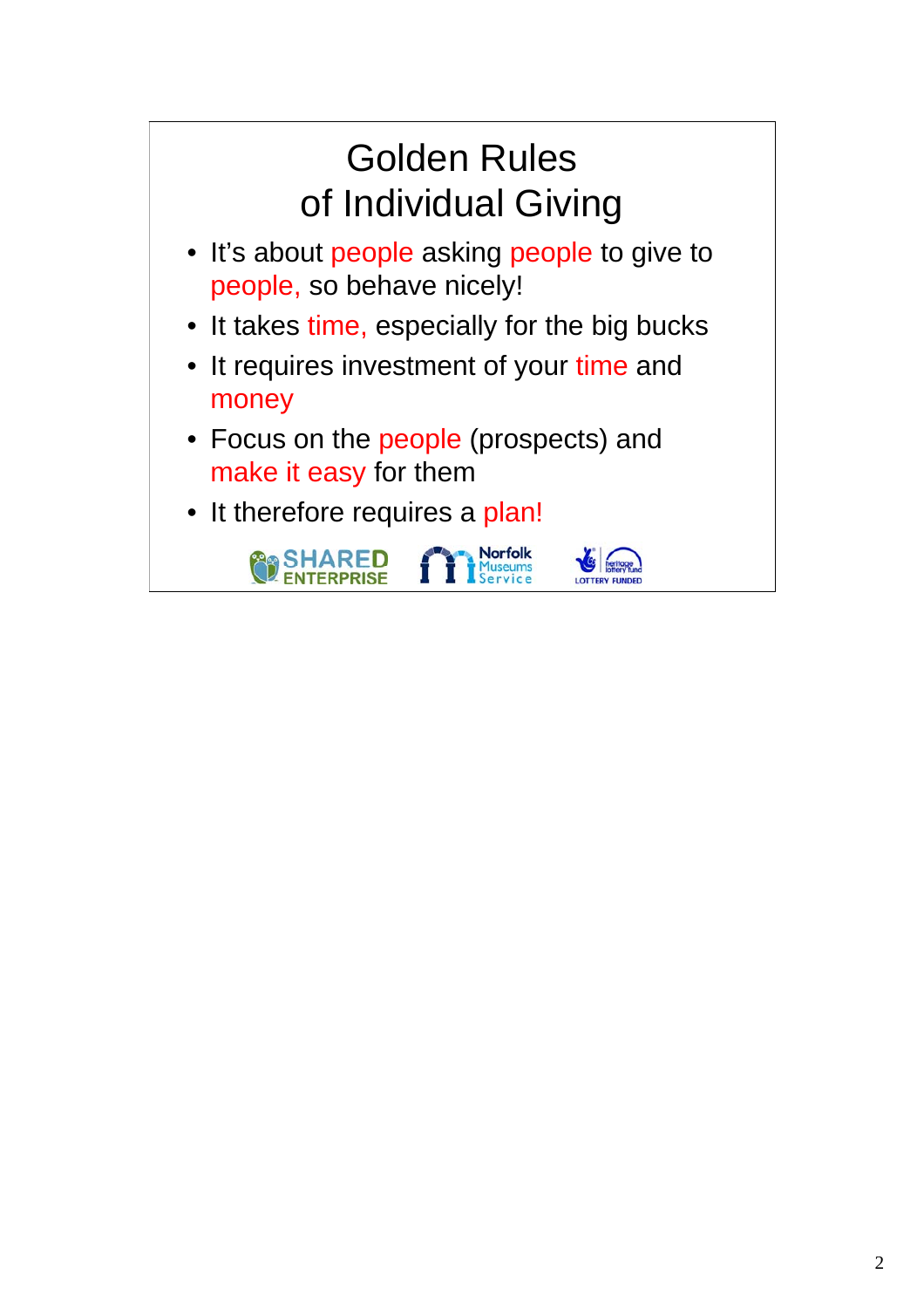

These are the major forms of individual giving. Some of them may link to other forms.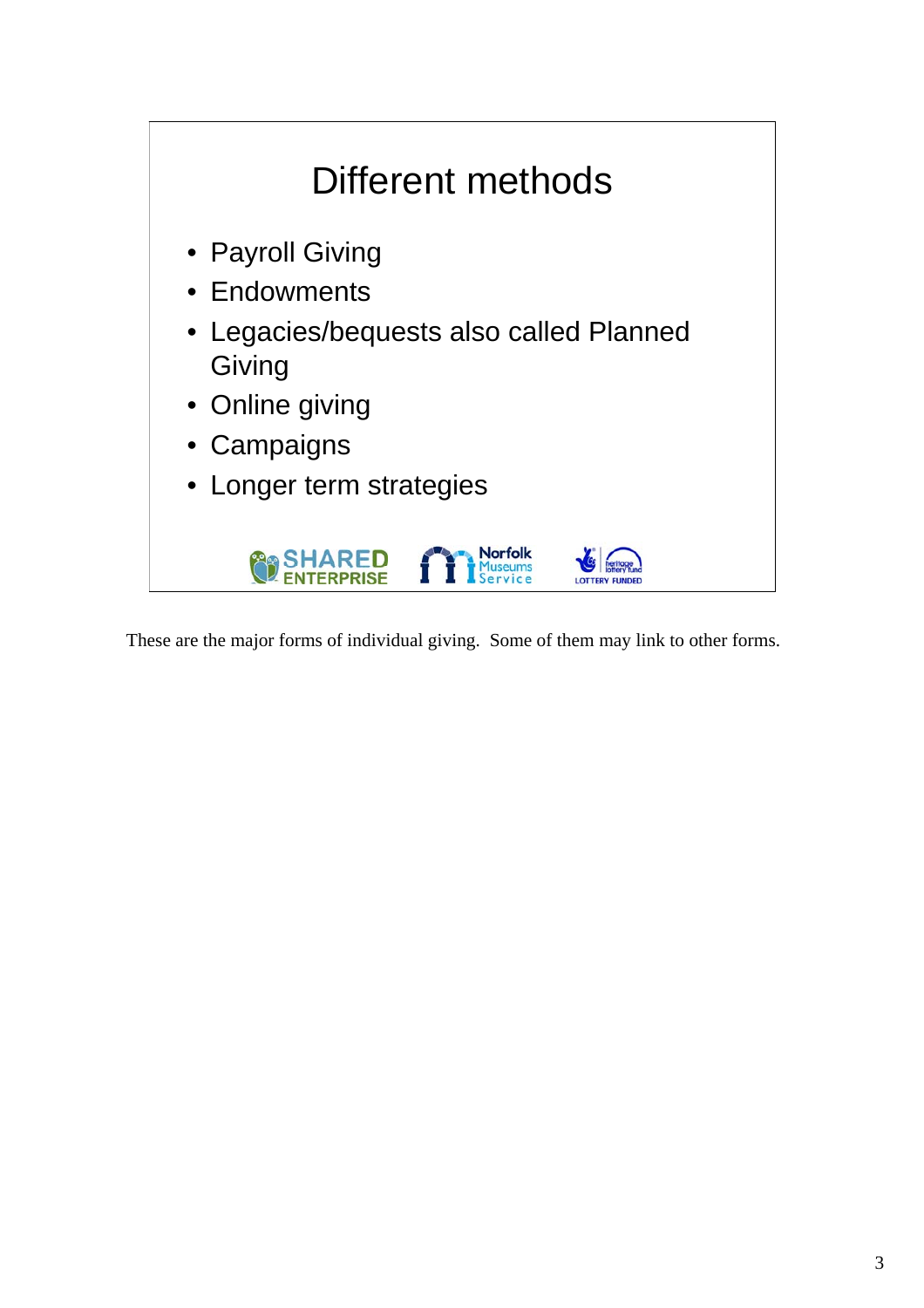

Payroll giving is a tax efficient, three way agreement between a charity, an employer and its employees with a middle man, the payroll giving agency. It's tax efficient because the charitable donation is made before tax is paid on the contribution.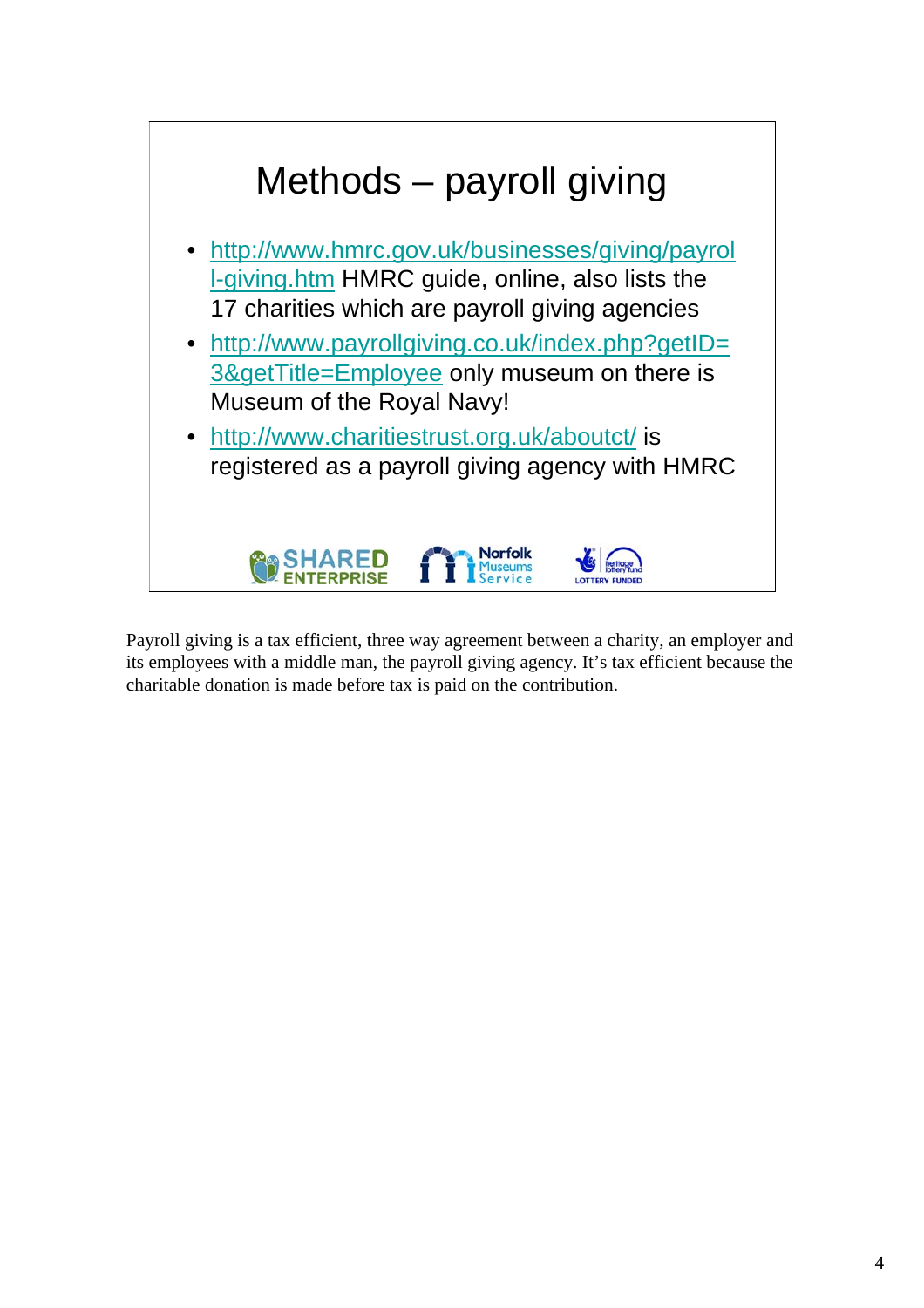

The capital invested has to be so substantial that it gives you an income stream just through the interest it pays.

Building an endowment probably requires a team and, as you're talking about very substantial donations you've got a lifetime commitment to keeping those people informed and happy about your plans.

Endowment donors are giving because they want your organisation to be sustainable.

To publically launch an endowment you probably need to have 25-50% of the goal already raised. Some of this money may have come from foundations rather than from individuals. Focus on Multi-Year Gifts: remember, many people who couldn't write you a cheque for £100,000 right now could write you a cheque for £20,000 each year for the next five years. Make it easy for your donors to give by offering yearly or monthly invoicing and automatic credit card payments for those that are interested in them.